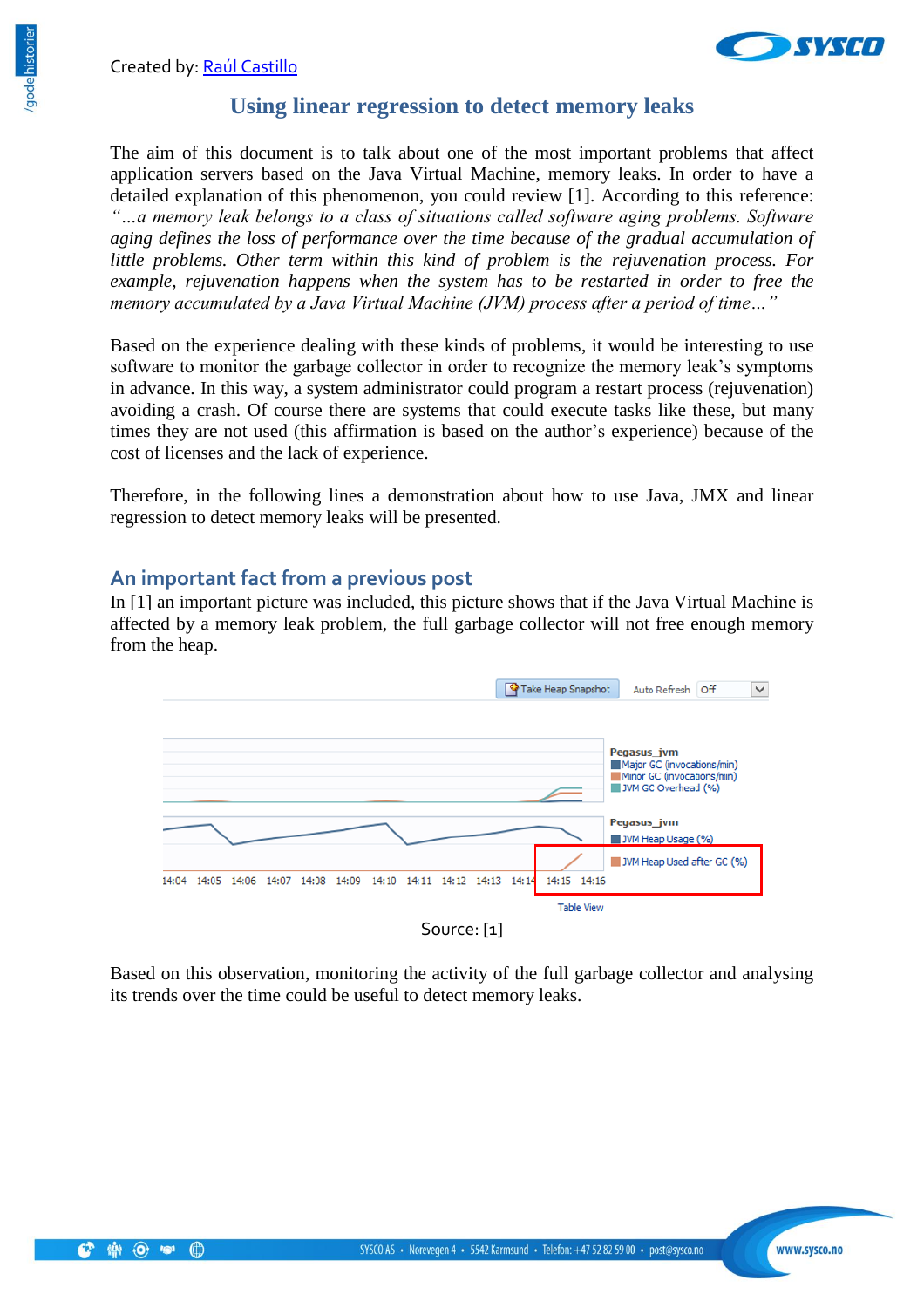

#### **The elements needed to construct the monitor**

In order to construct this monitor it is necessary to detect the Garbage Collection execution, save the data about the execution, create a time series and analyse it to detect some trends and features.

- Monitoring the garbage collector. In order to monitor the garbage collector two ways arise. The first is reading the JVM memory consumption and the number of collections executed based on a period. The second one is installing a listener on the JVM that notifies each garbage collection event to a Java client, this way was selected and the code recommended by [2] was used.
- The time series data structure. Each time the garbage collection is executed, a notification is generated. This data is saved on a time series built using JFreeChart [3]. It is important to remark that each point of the time series represents the time when the garbage collector is executed (x-axis) and the amount of memory used after that execution (y-axis).
- The linear regression model. One of the matters that this kind of software has to face is related to the model to be used on the time series. According to [4] it is possible to use linear models such as linear regression, but it is also stated that non-linear models can be useful. For simplicity linear regression was selected in order to detect trends.
- The analysis. The analysis made by this demonstration software is based on the information given by the line obtained using linear regression. Thus, the slope is analysed to detect whether there is a decreasing, increasing or constant trend.

# **Testing the software**

**Test**

In order to execute this test, this configuration was used:

```
set USER MEM ARGS=-Xms2048M -Xmx2048M -Xmn1024M -XX:PermSize=512M -
XX:MaxPermSize=512M -Xss256K -XX:SurvivorRatio=8 -XX:TargetSurvivorRatio=90 -
XX:+UseParallelOldGC -XX:+AlwaysPreTouch -XX:+ParallelRefProcEnabled -
XX:MaxTenuringThreshold=15 -XX:-UseAdaptiveSizePolicy -XX:+DisableExplicitGC 
-Dweblogic.threadpool.MinPoolSize=50 -XX:+HeapDumpOnOutOfMemoryError -
XX:+PrintGCDetails -XX:+PrintGCTimeStamps -XX:+UseGCLogFileRotation -
XX:NumberOfGCLogFiles=10 -XX:GCLogFileSize=10M -
Xloggc:C:\u02\oracle\config\domains\Testdomain\GClogs\gclog_WLS_01.txt
```
These charts show the results of this test.

#### **Chart 01**

The following screen shows the memory consumption after the execution of minor collections on the Eden Space. This constant slope is according to the expected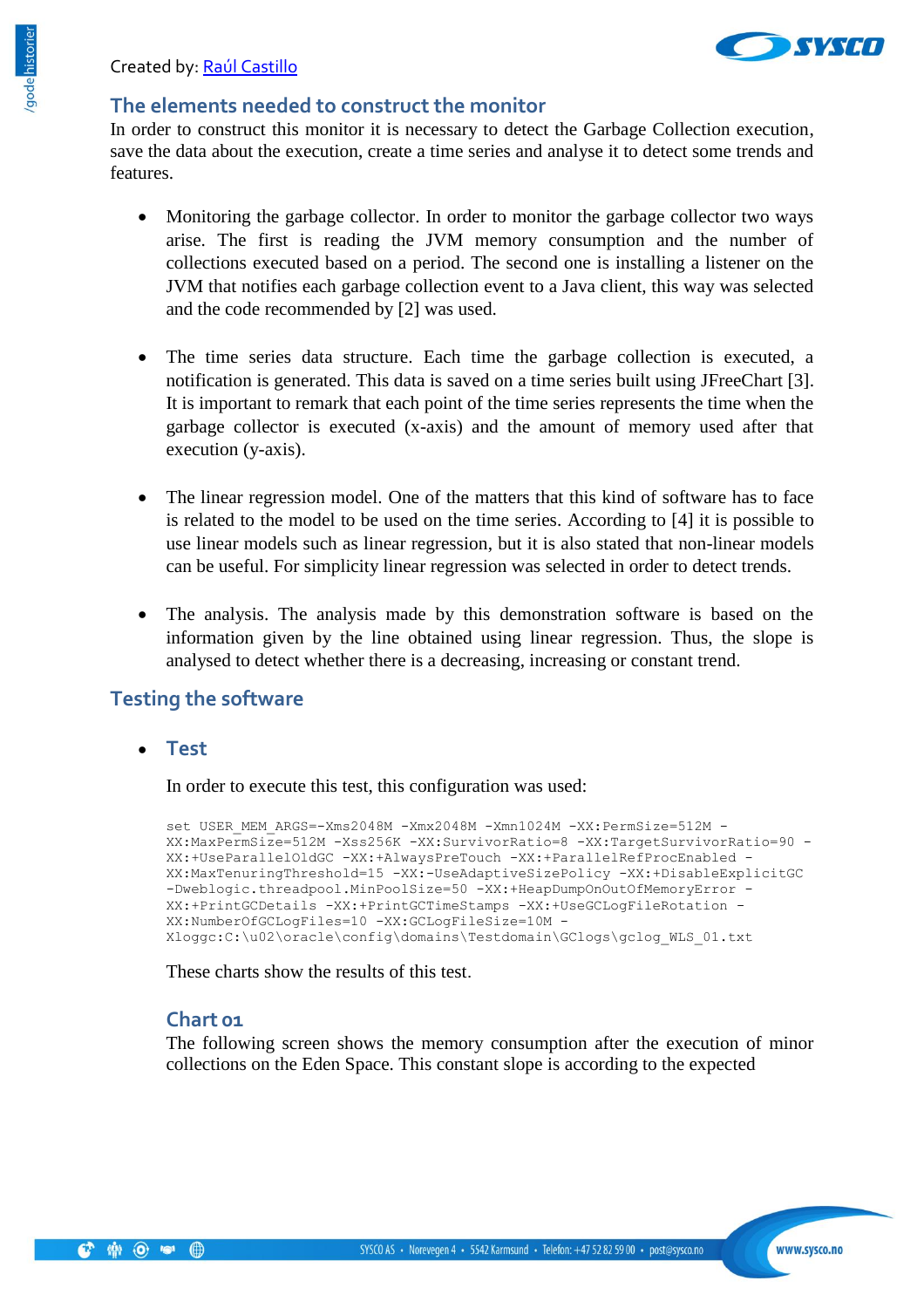



Chart 01: Memory consumption on the Eden Space after minor collections

### **Chart 02**

Here there is one of the important charts given by this program. If you see "Chart 01" again you could realize the last minor collection happened at 21:29 and as can be seen in "Chart 02" since that time (21:29) full collections were executed several times. However, the memory used in the tenured space continued growing up until filling the whole space available.



Chart 02: Memory consumption on the Tenured Space after full collections

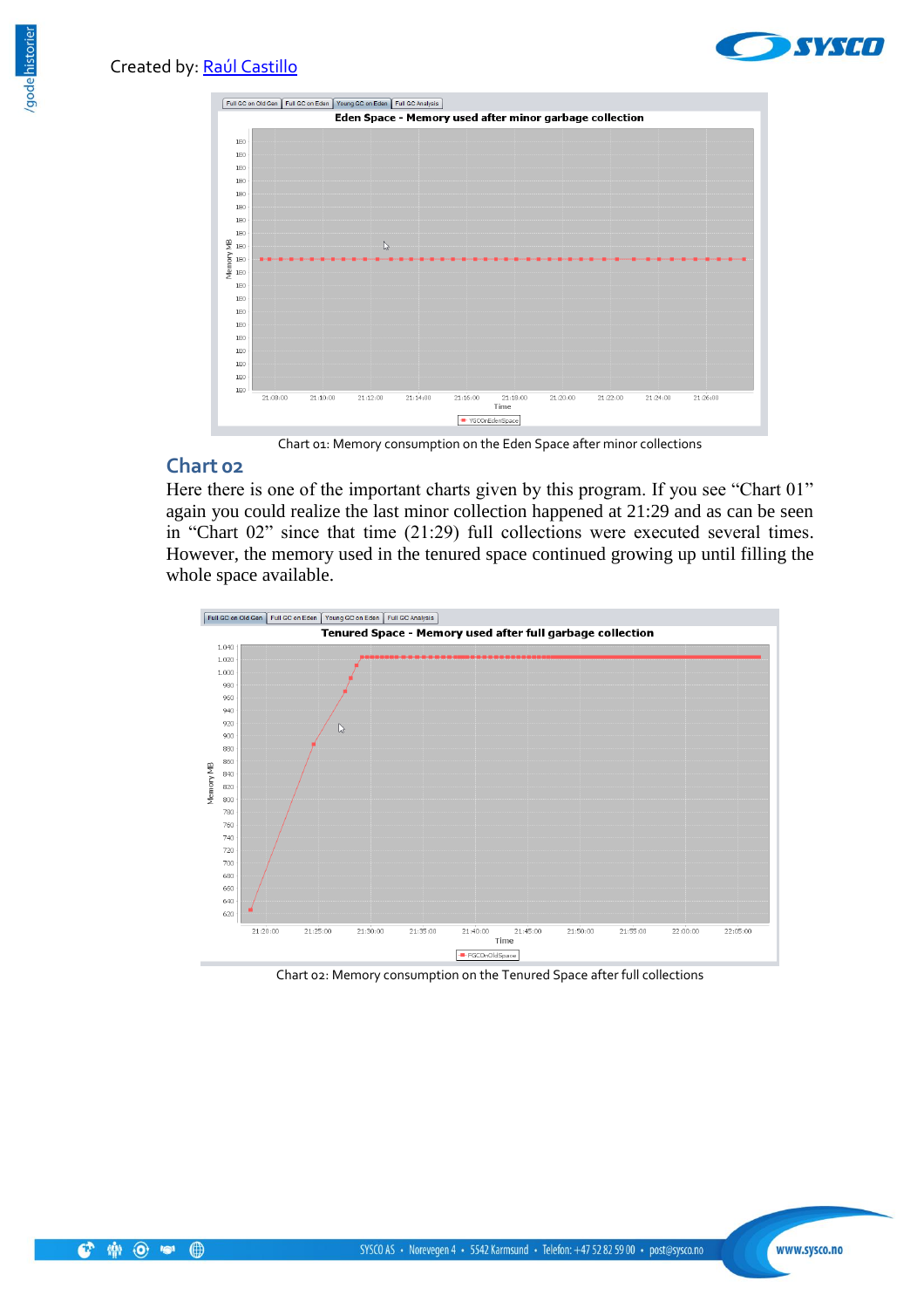

### **Chart 03**

As in the previous case, it is possible to see that after 21:29 (when the tenured space was filled completely) the consecutive executions of full garbage collections were not enough to free the Eden Space. This situation will lead to the crash of the JVM due to a memory leak.



Chart 03: Memory consumption on the Eden Space after full collections



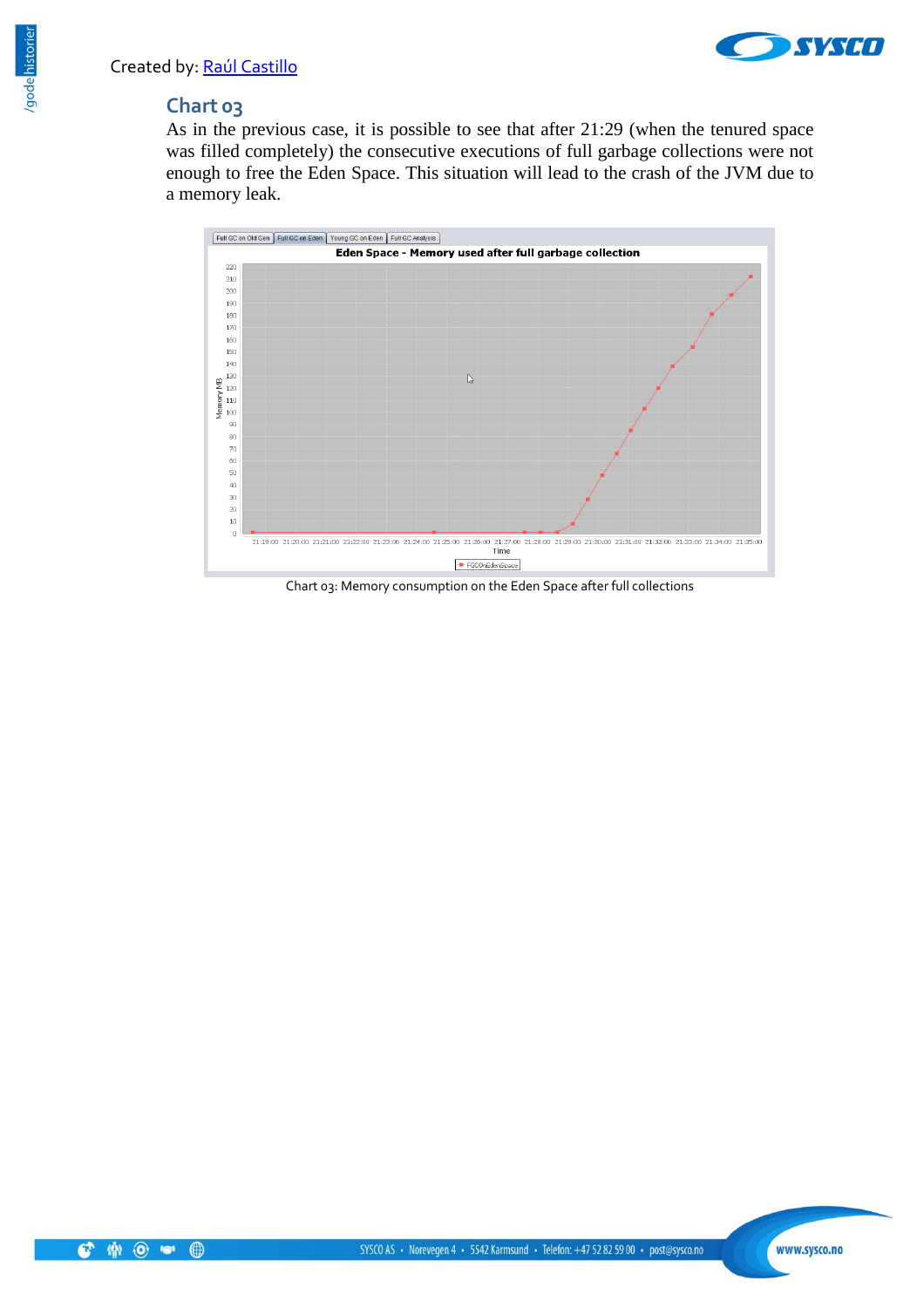

### **The analysis tab**

With enough experience, an analyst could see these charts to identify that there is a problem in progress. However, with lots of application servers to analyse it is useful to have tools that alert administrators in order to investigate these situations quickly. For this reason, this tab shows the result of the analysis made using the slope and the execution of full garbage collections. Based on this information an alert is triggered in order to avoid unexpected crashes.



The analysis tab: As can be seen the text indicates the occurrence of a problem based on the slope analysis.

### **Limitations.**

This is just a demonstration about using time series and linear regression to find trends, which should allow system administrator to avoid problems within the application server. With this in mind, the following limitations are remarked:

- 1. The time series data is not saved in any database or file.
- 2. It is not possible to select the time series model to identify a trend.
- 3. It is not possible to use seasonal data. For example, consumption caused during some periods such as Christmas or any other important date or time.
- 4. Even line regression was useful for this demonstration. It seems to be other models could be applied. It is suggested by the time series given for the software over a longer time.